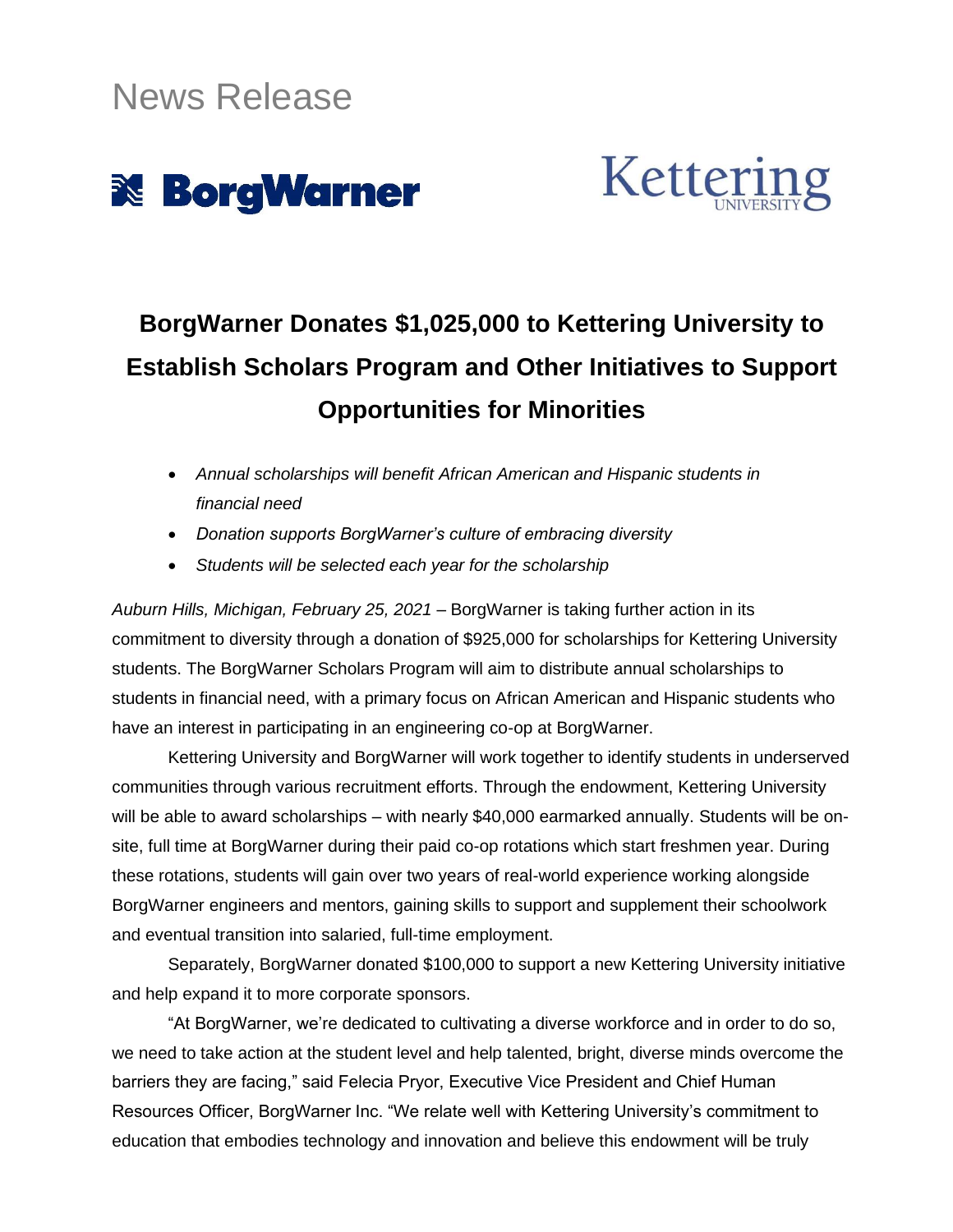successful in opening doors and creating opportunities for students in the field who are most in need."

Though science, technology, engineering and math (STEM) employment is surging, African American and Hispanic professionals are significantly under-represented in the field. This is in-part because many underrepresented students lack the resources and vision to realize STEM success is achievable for them. Kettering University is working with BorgWarner, among other industry partners, to provide gateway opportunities that foster and promote curiosity, provide and leverage educational resources and focus on career transition into STEM fields for the long-term.

"We are grateful to BorgWarner for investing in experiential, as well as financial, opportunities for students," said Sue Davies, Vice President of University Advancement and External Relations at Kettering. "The impact this, coupled with our unique Co-op and educational experience, will have on these students immediately prepares them to be innovators and leaders in STEM industries around the world. I'm most excited about how this will complement and further enhance our existing Office of Multicultural Students Initiatives (OMSI) which provides tutoring, mentorship and other support services to ensure our students' success."

BorgWarner presented the \$1,025,000 check to Kettering University on February 25, fortifying the partnership.

#### **About BorgWarner**

BorgWarner Inc. (NYSE: BWA) is a global product leader in clean and efficient technology solutions for combustion, hybrid and electric vehicles. Building on its original equipment expertise, BorgWarner also brings market leading product and service solutions to the global aftermarket. With manufacturing and technical facilities in 96 locations in 24 countries, the company employs approximately 50,000 worldwide. For more information, please visit borgwarner.com.

#### **About Kettering University**

Kettering University, formerly known as GMI, is a Flint, Michigan-based private, nonprofit university recognized as one of the nation's premier science, technology, engineering and business leaders in higher education. Dedicated to offering a curriculum that uniquely integrates classroom learning with experiential co-operative opportunities, Kettering consistently ranks in U.S. News & World Report's listing for elite specialty schools. The University has more than 27,000 square feet of lab and research space used by faculty, students and industry collaborators, and boasts the only ABET-accredited applied physics program in the world. It also houses the first and only FIRST Robotics Community Center on a college campus in the United States. According to a 2019 analysis of federal data ranking 4,500 schools nationwide, Kettering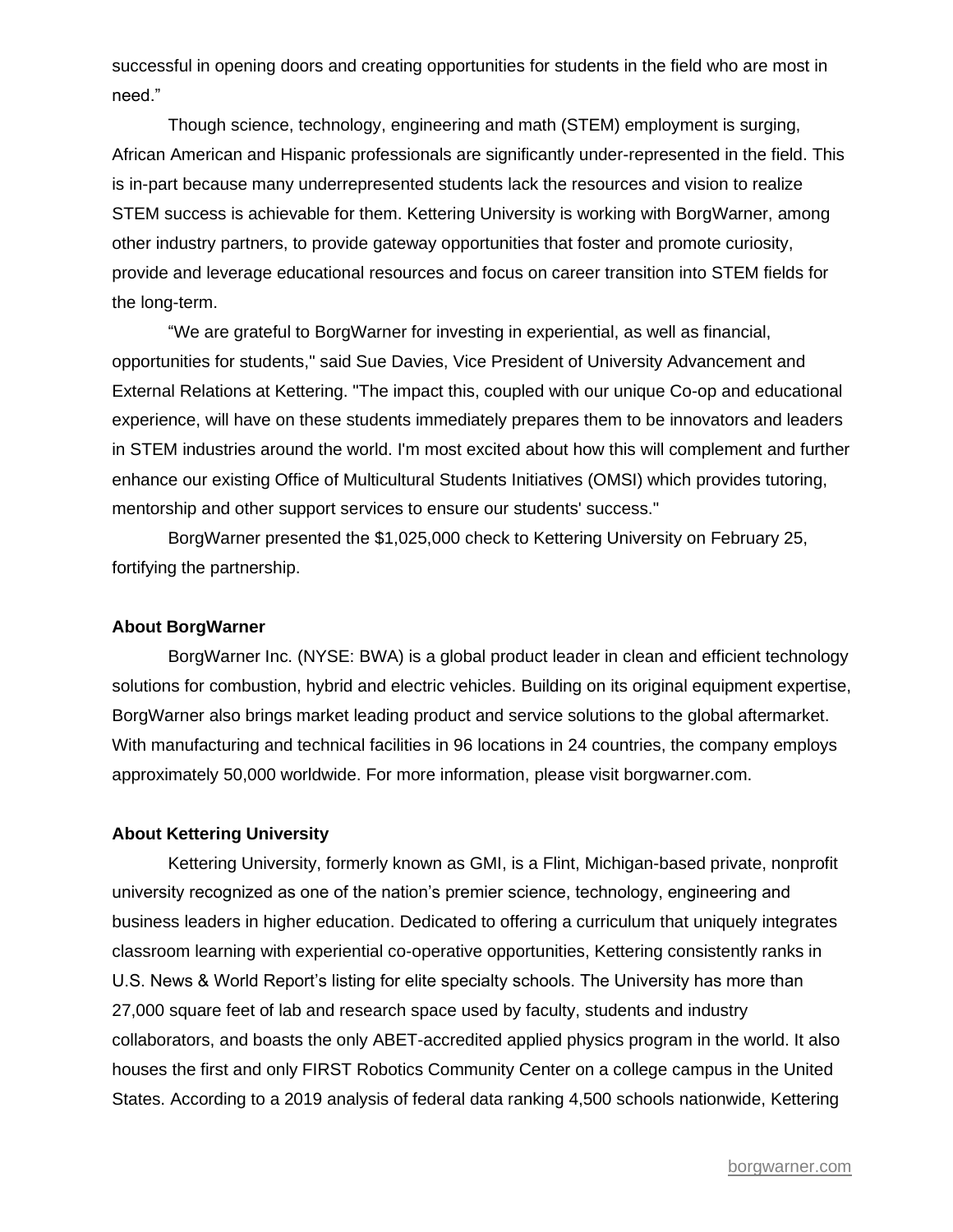BorgWarner Inc. (BorgWarner Donates \$1,025,000 to Kettering University to Establish Scholars Program and Other Initiatives to Support Opportunities for Minorities) – 3

University degree holders have the highest lifetime return on investment (ROI) in the state of Michigan. The University celebrated its centennial year in 2019. For more information go to [kettering.edu.](http://kettering.edu/)



[Brady Ericson, President of Morse Systems at BorgWarner, presents a \$1,025,000 check to Susan Davies, Vice President of University Advancement and External Relations and Ricky Brown, Director of Multicultural Student Initiatives at Kettering University, officially establishing the BorgWarner Scholars Program Endowment for the University.]